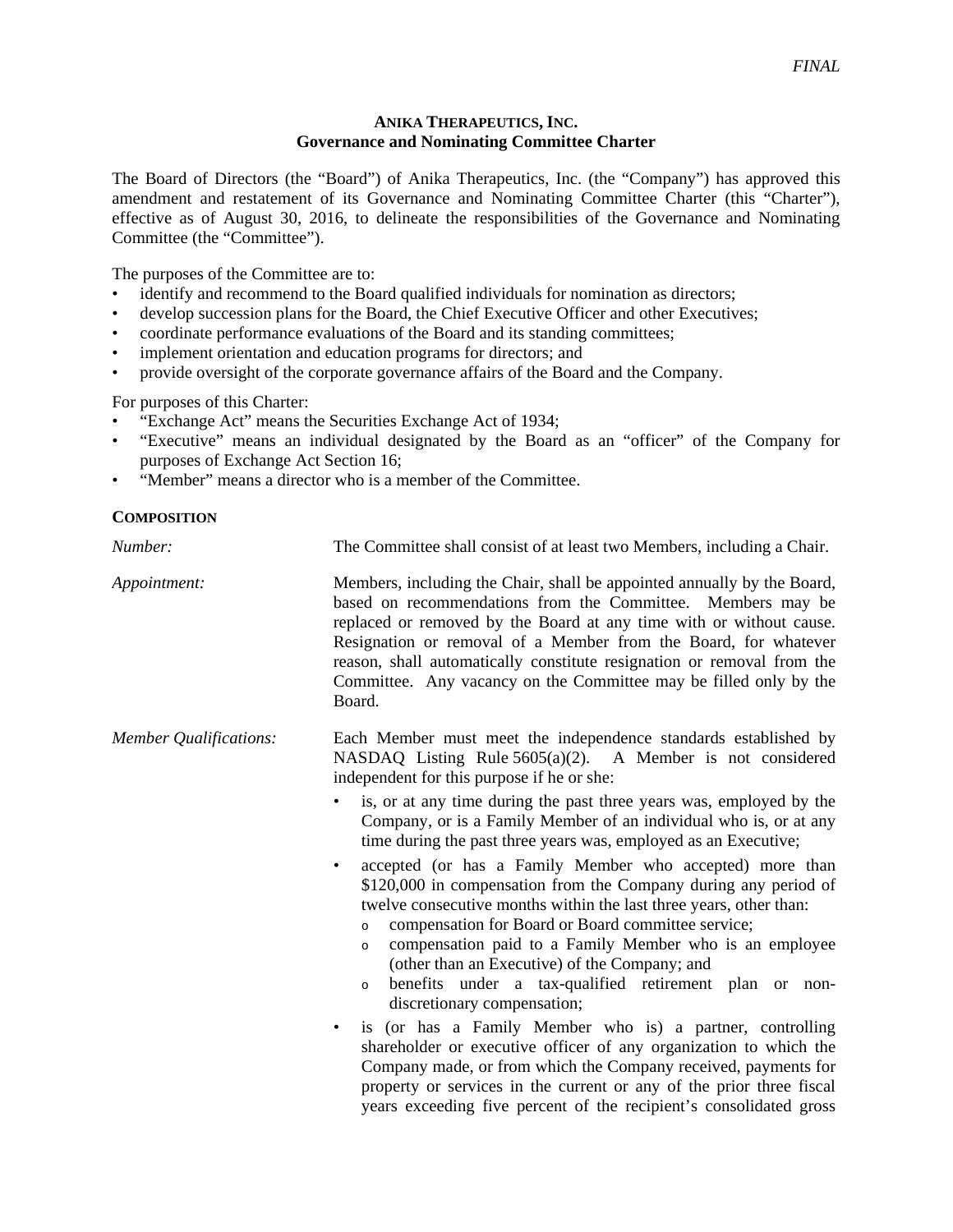|                           | revenues for that year (or, if greater, \$200,000), excluding payments<br>from investments in the Company's securities or from non-<br>discretionary charitable contribution matching programs;<br>is (or has a Family Member who is) employed as an executive<br>$\bullet$<br>officer of another entity for which, at any time during the preceding<br>three years, an Executive served on its compensation committee; or<br>is (or has a Family Member who is) a current partner of the<br>Independent Auditor, or was a partner or employee of the<br>Independent Auditors who worked on the Company's audit during<br>any of the preceding three years.<br>"Family Member" means, with respect to a Member, a child,<br>stepchild, parent, stepparent, spouse or sibling of such Member, a<br>mother-, father-, son-, daughter-, brother- or sister-in-law of such<br>Member, or any other person (other than a tenant or employee)<br>sharing a household with such Member. |
|---------------------------|----------------------------------------------------------------------------------------------------------------------------------------------------------------------------------------------------------------------------------------------------------------------------------------------------------------------------------------------------------------------------------------------------------------------------------------------------------------------------------------------------------------------------------------------------------------------------------------------------------------------------------------------------------------------------------------------------------------------------------------------------------------------------------------------------------------------------------------------------------------------------------------------------------------------------------------------------------------------------------|
| <b>RESPONSIBILITIES</b>   | The following functions shall be common recurring activities of the<br>These functions shall serve as a guide, with the<br>Committee.<br>understanding that the Committee may carry out additional functions and<br>adopt additional procedures in light of changing business, legal,<br>legislative, regulatory or other conditions or of the delegation to the<br>Committee by the Board of additional responsibilities.                                                                                                                                                                                                                                                                                                                                                                                                                                                                                                                                                       |
| <b>Director Nominees:</b> |                                                                                                                                                                                                                                                                                                                                                                                                                                                                                                                                                                                                                                                                                                                                                                                                                                                                                                                                                                                  |
| Identification:           | The Committee shall identify individuals believed to be qualified to<br>become directors. The Committee shall:                                                                                                                                                                                                                                                                                                                                                                                                                                                                                                                                                                                                                                                                                                                                                                                                                                                                   |
|                           | annually review, reassess and, to the extent the Committee deems<br>$\bullet$<br>appropriate or necessary, recommend to the Board updates or other<br>amendments to the Company's Board Membership Criteria (as<br>approved by the Board and in effect from time to time), which shall<br>include a description of (a) specific, minimum qualifications that the<br>Committee believes must be met by a Committee-recommended<br>director nominee and (b) specific qualities or skills that the<br>Committee believes are necessary or desirable for one or more of the<br>Company's Directors to possess, and annually reassess the adequacy<br>of such criteria and submit any proposed changes to the Board for<br>approval;<br>review periodically with the Board the succession plans for<br>$\bullet$<br>membership on the Board;                                                                                                                                          |
|                           | initiate and supervise the recruiting of directors; and<br>٠                                                                                                                                                                                                                                                                                                                                                                                                                                                                                                                                                                                                                                                                                                                                                                                                                                                                                                                     |
|                           | coordinate the recruitment of new members to the Board, in concert<br>$\bullet$<br>with management and the Board.                                                                                                                                                                                                                                                                                                                                                                                                                                                                                                                                                                                                                                                                                                                                                                                                                                                                |
| <b>Shareholder</b>        | The Committee shall:                                                                                                                                                                                                                                                                                                                                                                                                                                                                                                                                                                                                                                                                                                                                                                                                                                                                                                                                                             |
| Recommendations:          | establish and periodically reassess procedures to be followed by<br>shareholders in submitting recommendations for director candidates<br>to the Committee, and, prior to the Company's filing of a proxy<br>statement or Annual Report on Form 10-K, review proposed<br>disclosures of such procedures; and                                                                                                                                                                                                                                                                                                                                                                                                                                                                                                                                                                                                                                                                     |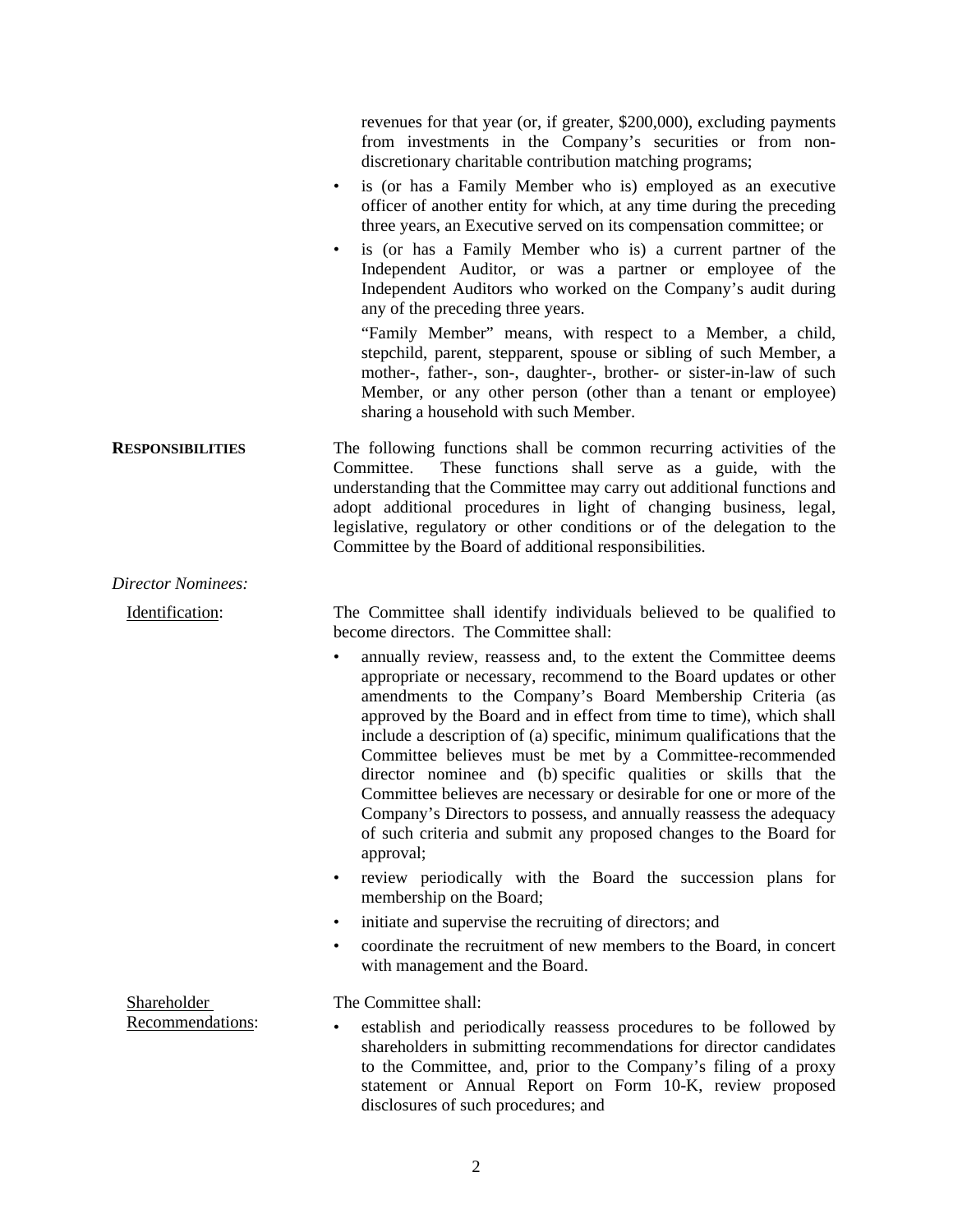- review and evaluate the qualifications of any director candidates who have been recommended by shareholders in compliance with the procedures established from time to time by the Committee in accordance with this Charter.
- Recommendations: The Committee shall recommend to the Board the nominees to stand for election as directors at the annual meeting of shareholders or, if applicable, at a special meeting of shareholders. In the case of a vacancy in the office of a director (including a vacancy created by an increase in the size of the Board), the Committee shall recommend to the Board an individual to fill such vacancy either through appointment by the Board or through election by shareholders. In considering such recommendations, the Committee shall:
	- establish and follow a process for evaluating proposed director nominees, including nominees recommended by shareholders or management (it being understood that the Committee may consider candidates proposed by management, but is not required to do so);
	- establish and follow a process for evaluating the independence, contributions and effectiveness of incumbent directors, based on the evolving needs of the Company, when deciding whether to recommend those directors for re-nomination;
	- evaluate and recommend to the Board the termination of service of individual directors (in accordance with the Company's Articles of Organization, Bylaws, corporate governance policies and guidelines, and applicable laws), for cause or other reason;
	- recommend to the Board (annually and as soon as is reasonably practicable after a vacancy arises or a director advises the Board of his or her intention to resign) director nominees for election by shareholders at the next annual meeting and otherwise by appointment by the Board to fill vacancies, in each case taking into consideration:
		- o the qualifications for directors set forth in this Charter;
		- o the Board Membership Qualifications as then in effect; and
		- o such other factors as the Committee deems appropriate, including judgment, skill, diversity, experience with businesses and other organizations of comparable size, the interplay of the candidate's experience with the experience of other directors, and the extent to which the candidate otherwise would be a desirable addition to the Board and Board committees; and
	- in the case of a director nominee to fill a Board vacancy created by an increase in the size of the Board, recommend to the Board the class of directors in which the nominee should serve.

Notwithstanding the foregoing, if the Company is or will be, at the time such election is to occur, legally required by contract or otherwise to provide third parties with the ability to nominate individuals for election as directors, the selection and nomination of such director nominees shall be governed by such contract or other arrangement and shall not be the responsibility of the Committee.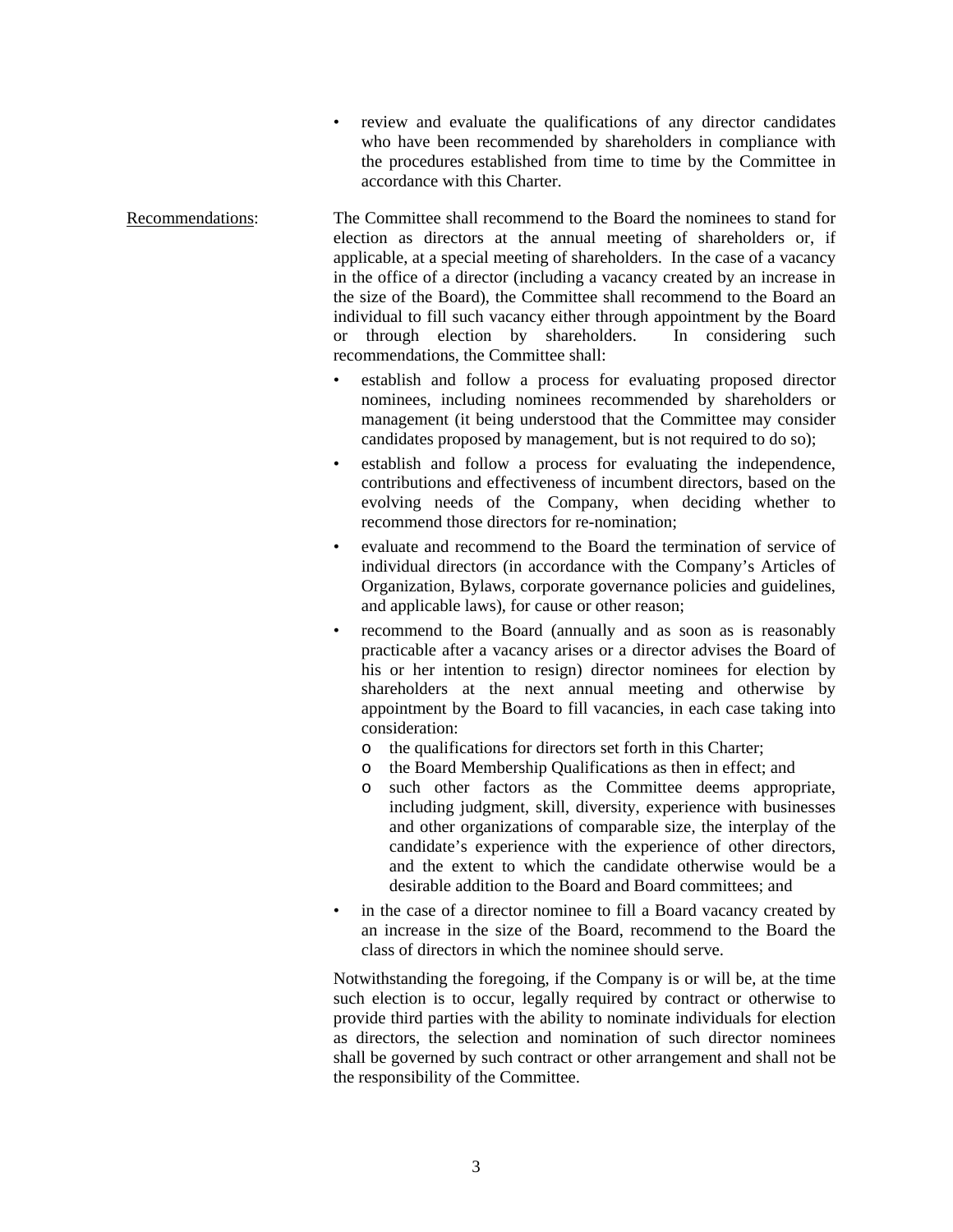| <b>Executive Succession:</b> | The Committee shall:                                                                                                                                                                                                                                                                                                                                                                                                                                                                       |
|------------------------------|--------------------------------------------------------------------------------------------------------------------------------------------------------------------------------------------------------------------------------------------------------------------------------------------------------------------------------------------------------------------------------------------------------------------------------------------------------------------------------------------|
|                              | review periodically with the Board and the Chief Executive Officer<br>the succession plans relating to positions held by Executives,<br>including the Chief Executive Officer, and, if desirable, make<br>recommendations to the Board with respect to potential candidates to<br>occupy those positions; and<br>at the request of the Board, develop a succession plan for the Chief<br>$\bullet$                                                                                         |
|                              | Executive Officer or any other Executive.                                                                                                                                                                                                                                                                                                                                                                                                                                                  |
| Performance Evaluations:     | The Committee shall:<br>conduct an annual evaluation of the Board's performance and report<br>٠<br>to the Board on the results of such evaluation;                                                                                                                                                                                                                                                                                                                                         |
|                              | conduct an annual evaluation of the Committee's performance and<br>٠<br>report to the Board on the results of such evaluation; and                                                                                                                                                                                                                                                                                                                                                         |
|                              | assist each of the Audit Committee and the Compensation<br>٠<br>Committee in conducting its annual performance evaluation and<br>reporting to the Board on the results of the evaluation.                                                                                                                                                                                                                                                                                                  |
| <b>Education Programs:</b>   | The Committee shall review and recommend, as it deems appropriate,<br>director orientation and continuing education programs for directors.                                                                                                                                                                                                                                                                                                                                                |
| <b>Board Composition:</b>    | The Committee shall:                                                                                                                                                                                                                                                                                                                                                                                                                                                                       |
|                              | annually assess the size and composition of the Board and Board<br>٠<br>committees in light of the operating requirements of the Company,<br>and make recommendations to the Board, from time to time, as to<br>changes in the size of the Board or any Board committee;                                                                                                                                                                                                                   |
|                              | annually recommend to the Board assignments of directors to each<br>$\bullet$<br>Board committee, taking into consideration the factors set forth in<br>the committee's charter as well as any other factors the Committee<br>deems appropriate, including applicable law and NASDAQ rules,<br>the consistency of a director's experience with the goals of the<br>applicable committee, and the interplay of the director's experience<br>with the experience of other committee members; |
|                              | periodically review and update or otherwise amend, to the extent the<br>٠<br>Committee<br>deems<br>appropriate<br>membership<br><b>or</b><br>necessary,<br>qualifications for Board committees; and                                                                                                                                                                                                                                                                                        |
|                              | monitor compliance with Board and Board committee membership<br>٠<br>criteria.                                                                                                                                                                                                                                                                                                                                                                                                             |
| Corporate Governance:        | The Committee shall seek to develop and recommend a set of corporate<br>governance principles applicable to the Company and, if the Committee<br>deems appropriate, to recommend to the Board any changes. Among<br>other responsibilities, the Company shall:                                                                                                                                                                                                                             |
|                              | review governance-related shareholder proposals and recommend<br>٠<br>responses to the Board;                                                                                                                                                                                                                                                                                                                                                                                              |
|                              | review the Board's policies relating to meeting schedules, agendas<br>٠<br>and the participation of management in meetings of the Board and<br>Board committees;                                                                                                                                                                                                                                                                                                                           |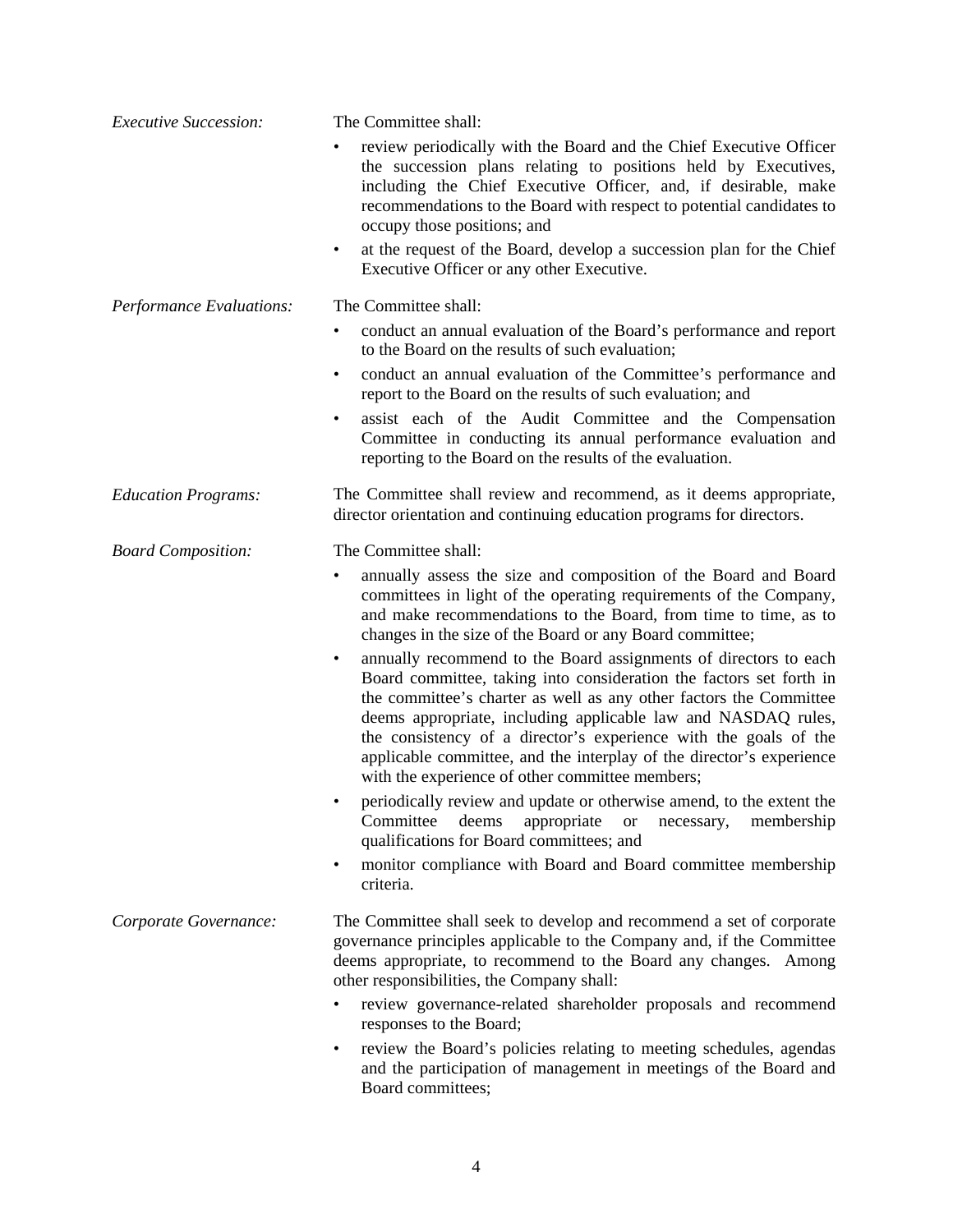|                       | annually review and assess the Company's compliance with the<br>corporate governance requirements established by NASDAQ and<br>applicable laws and regulations relating to corporate governance;<br>annually review the Company's director retirement policy;<br>$\bullet$<br>review and reassess the adequacy of the Company's other corporate<br>$\bullet$<br>governance policies and recommend to the Board any changes; and<br>recommend to the Board such additional actions related to corporate<br>governance matters as the Committee may deem appropriate or<br>necessary from time to time.                                                                                                                                                                                                                                                                                                                                                                                                                                                                                                                                                                                                                                                                                                                                                                             |
|-----------------------|-----------------------------------------------------------------------------------------------------------------------------------------------------------------------------------------------------------------------------------------------------------------------------------------------------------------------------------------------------------------------------------------------------------------------------------------------------------------------------------------------------------------------------------------------------------------------------------------------------------------------------------------------------------------------------------------------------------------------------------------------------------------------------------------------------------------------------------------------------------------------------------------------------------------------------------------------------------------------------------------------------------------------------------------------------------------------------------------------------------------------------------------------------------------------------------------------------------------------------------------------------------------------------------------------------------------------------------------------------------------------------------|
| Policies:             | The Committee shall perform such additional responsibilities as are<br>delegated to the Committee in any of the Company's written policies,<br>codes and guidelines that are approved by the Board from time to time.                                                                                                                                                                                                                                                                                                                                                                                                                                                                                                                                                                                                                                                                                                                                                                                                                                                                                                                                                                                                                                                                                                                                                             |
| <b>ADMINISTRATION</b> |                                                                                                                                                                                                                                                                                                                                                                                                                                                                                                                                                                                                                                                                                                                                                                                                                                                                                                                                                                                                                                                                                                                                                                                                                                                                                                                                                                                   |
| Meetings:             | The Committee shall meet as often as it determines is appropriate to<br>carry out its responsibilities under this Charter. Such meetings may be<br>in person or by telephone conference or other communications<br>equipment by means of which all persons participating in the meeting<br>can hear each other. A majority of the Members shall constitute a<br>quorum for purposes of holding a meeting, and the Committee may act<br>by a vote of a majority of the Members present at such meeting. In lieu<br>of a meeting, the Committee may act by unanimous written consent.<br>The Chair of the Committee, in consultation with the other Members,<br>may determine the frequency and length of Committee meetings and<br>may set meeting agendas consistent with this Charter. The Chair shall<br>ascertain that written minutes of each Committee meeting are kept.<br>Any director of the Company who is not a Member may attend meetings<br>of the Committee, <i>provided</i> that any such director may not vote on any<br>matter coming before the Committee for a vote. The Committee also<br>may invite to its meetings any member of management of the Company<br>and such other persons as it deems appropriate in order to carry out its<br>responsibilities. The Committee may meet in executive session, as the<br>Committee deems necessary or appropriate. |
| <b>Board Reports:</b> | The Committee shall report regularly to the Board on significant issues<br>arising at Committee meetings, and any other matters that the<br>Committee deems appropriate or is requested to review for the Board's<br>benefit.                                                                                                                                                                                                                                                                                                                                                                                                                                                                                                                                                                                                                                                                                                                                                                                                                                                                                                                                                                                                                                                                                                                                                     |
| Subcommittees:        | In fulfilling its responsibilities, the Committee shall be entitled to<br>establish and delegate authority to one or more subcommittees<br>comprised of one or more Members and, to the extent not expressly<br>reserved to the Committee by the Board or by applicable law, rule or<br>regulation, to any other committee of directors of the Company<br>appointed by it, which may or may not be composed of Members.                                                                                                                                                                                                                                                                                                                                                                                                                                                                                                                                                                                                                                                                                                                                                                                                                                                                                                                                                           |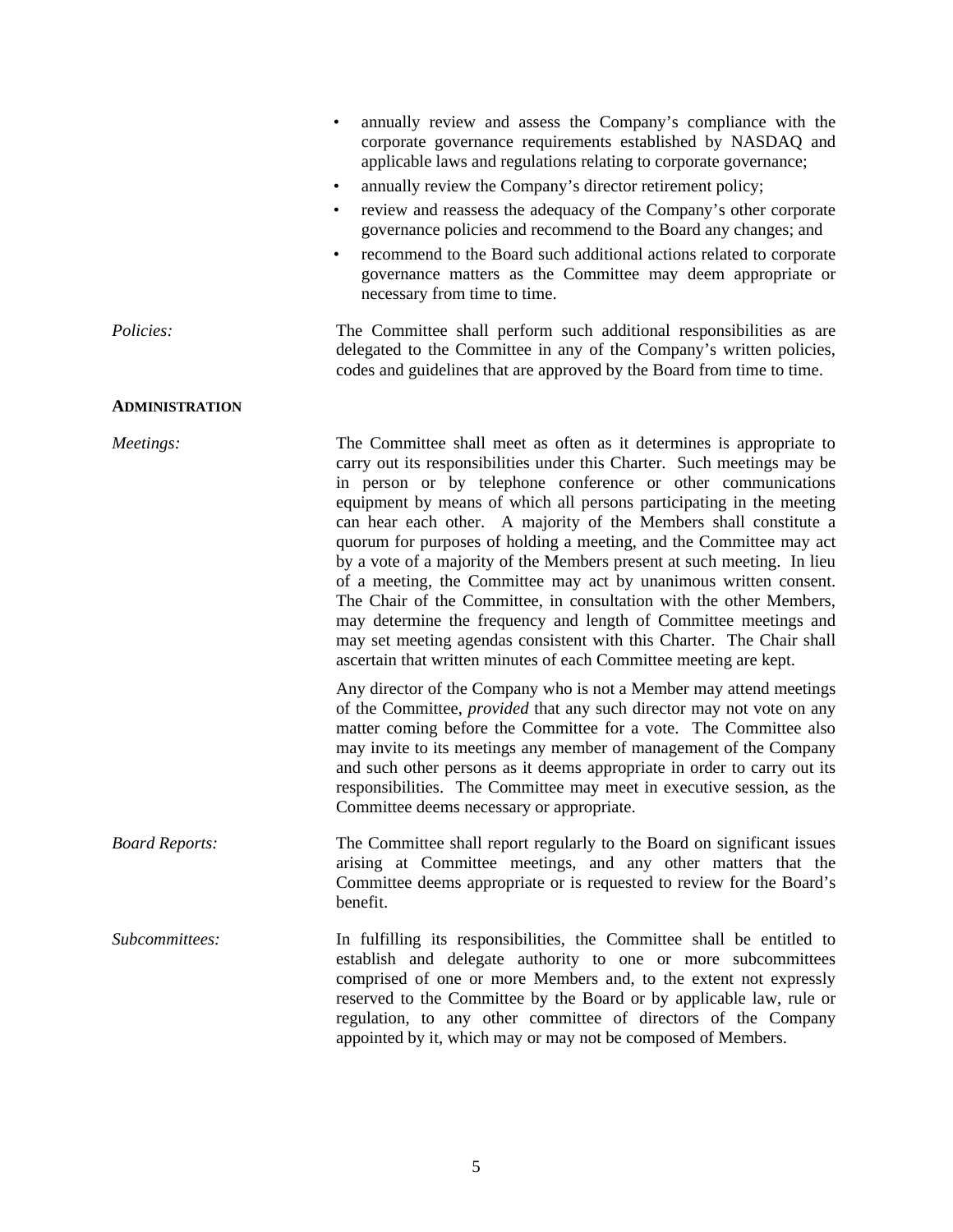| Compensation:                  | A Member may receive additional fees as compensation for the time and<br>effort expended to fulfill Committee duties. A Member may not receive<br>from the Company, directly or indirectly, any consulting, advisory or<br>other compensatory fee, other than in the Member's capacity as a<br>member of the Board, the Committee or another Board committee.                                                                                                                     |
|--------------------------------|-----------------------------------------------------------------------------------------------------------------------------------------------------------------------------------------------------------------------------------------------------------------------------------------------------------------------------------------------------------------------------------------------------------------------------------------------------------------------------------|
| <b>Annual Charter Reviews:</b> | The Committee shall annually review and reassess the adequacy of this<br>Charter and submit any proposed changes to the Board for approval.                                                                                                                                                                                                                                                                                                                                       |
| <b>ADDITIONAL AUTHORITY</b>    |                                                                                                                                                                                                                                                                                                                                                                                                                                                                                   |
| Access:                        | The Committee shall have full access, when determined by the<br>Committee to be necessary or appropriate, to the Company's books,<br>records, personnel, outside legal counsel or other professionals retained<br>by the Company.                                                                                                                                                                                                                                                 |
|                                | The Committee is authorized to request that any Executive or other<br>employee of the Company or any representatives of the Company's<br>outside legal counsel or other professionals attend a meeting of the<br>Committee or meet with any Members or advisors to the Committee.                                                                                                                                                                                                 |
| <b>Engagement of Advisors:</b> | The Committee has sole authority to retain and terminate any search<br>firm to be used by the Company to assist in identifying director<br>candidates and to negotiate and agree upon the fees and other terms of<br>such an engagement. The Committee shall assist the Board in selecting<br>a search firm that is to be used by the Company to assist in identifying<br>potential candidates for Executive positions.                                                           |
|                                | The Committee may engage consultants, outside legal counsel, experts<br>or other advisors as it deems necessary or advisable to carry out its<br>responsibilities as set forth in this Charter, subject to the following:<br>the Committee shall have direct responsibility for the appointment,<br>$\bullet$<br>compensation, retention, termination and oversight of the work of<br>any such advisor retained by the Committee;                                                 |
|                                | before any advisor (other than an advisor whose role is limited as set<br>$\bullet$<br>forth in the succeeding paragraph) is selected by, or provides advice<br>to, the Committee, the Committee shall take into consideration all<br>factors relevant to that person's independence from management of<br>the Company, <i>provided</i> that the Committee may engage any<br>consultant it prefers, including one that is not independent, after<br>considering such factors; and |
|                                | the Committee shall require any advisor it retains to provide a letter<br>$\bullet$<br>to the Committee disclosing any conflict of interest that exists and<br>certifying, if applicable, that such advisor is independent from<br>management of the Company.                                                                                                                                                                                                                     |